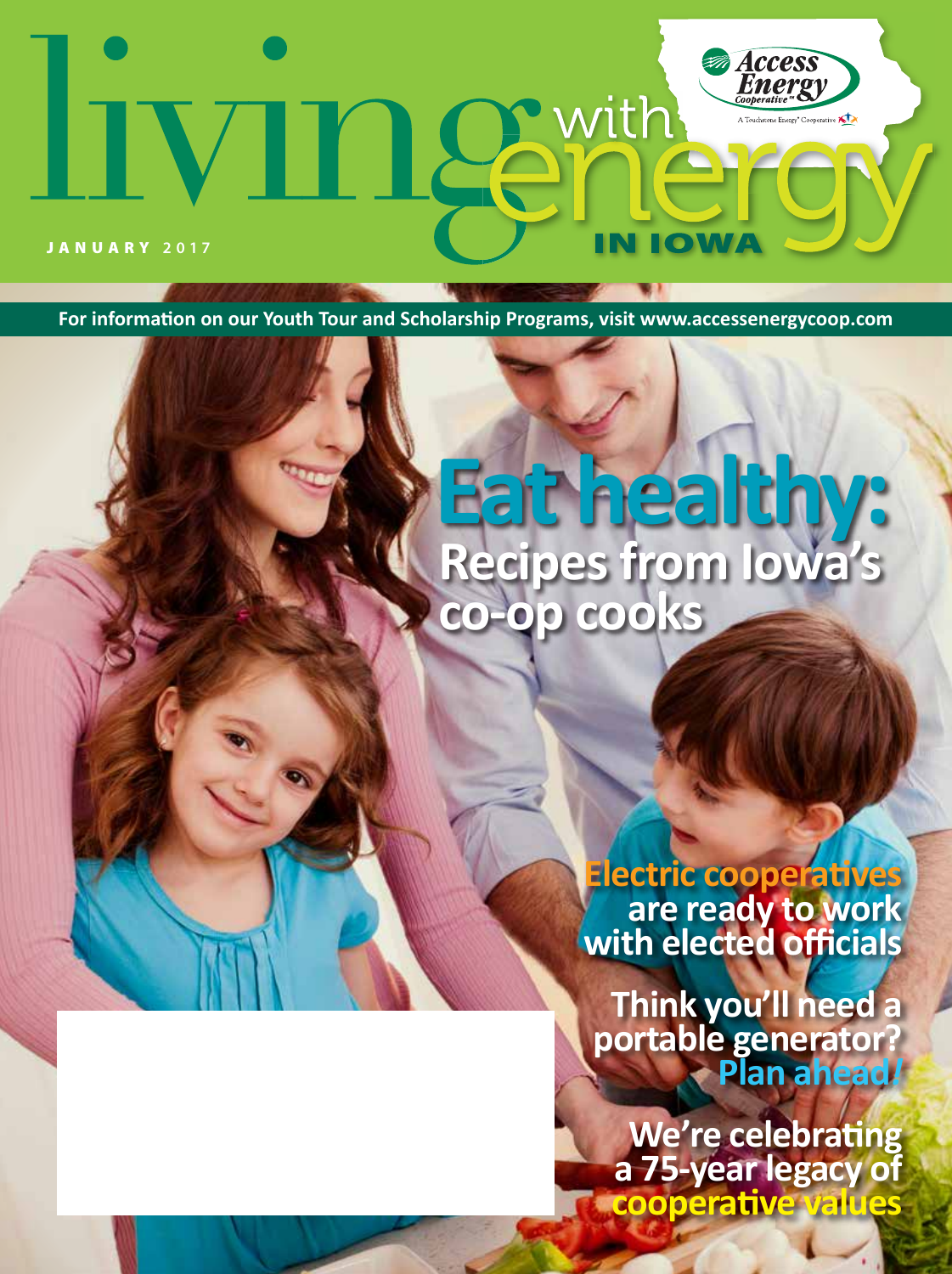### **ACCESS ENERGY COOPERATIVE NEWS**

#### **UPCOMING EVENTS**



- **Jan. 10 Welcome Back Reception for Legislators in Des Moines**
- **Feb. 21 Access Energy Cooperative Capitol Visit**
- **March 22 REC Day on the Hill**

### **Aug. 1 Annual Meeting of Members**

**Remember, if you have a special event going on in southeastern Iowa that you would like our members to know about, please add it to our online calendar at www.accessenergycoop.com.**



*Access Energy Cooperative is dedicated to exceeding members' expectations for safe, reliable and efficient service, while being a good citizen in our communities.*

**Office:** Access Energy Cooperative 1800 W. Washington St., P.O. Box 440 Mount Pleasant, Iowa 52641 **Phone:** 319-385-1577 or 866-242-4232 **Fax:** 319-385-6873 **Call Before You Dig (Iowa One Call):** 800-292-8989 **Website:** www.accessenergycoop.com **Facebook:** facebook.com/AccessEnergyCoop **Twitter:** twitter.com/AccessEnergyC **E-mail:** contactus@accessenergycoop.com **Office Hours:** Monday-Thursday, 7 a.m.-4:30 p.m. Friday, 7 a.m.-3:30 p.m. Closed Saturday, Sunday and holidays

**After Hours and Report Outages:** 319-385-1580 or 800-452-7819

Payments can be placed in dropbox under flag pole. Visa and MasterCard accepted.

| <b>General Manager/CEO:</b> Kevin Wheeler |            |                |
|-------------------------------------------|------------|----------------|
| <b>Editor:</b> Kimberly Davis             |            |                |
| <b>Assistant Editor:</b> Cherity Wibben   |            |                |
| <b>Officers and Directors:</b>            |            |                |
| Jerry Barker                              | District 2 | President      |
| Fred Hickenbottom                         | District 1 | Vice President |
| David Hollingsworth                       | District 1 | Secretary      |
| Marvin Newton                             | District 3 | Treasurer      |
| Joseph Heckethorn                         | District 1 | Director       |
| Larry White                               | District 2 | Director       |
| Robert Smith                              | District 2 | Director       |
| Marvin Holtkamp                           | District 3 | Director       |
| Victor Pierrot                            | District 3 | Director       |
|                                           |            |                |

This institution is an equal opportunity provider.

# **Electric cooperatives are ready to work with elected officials**

### **BY KEVIN WHEELER**

**LOCAL PERSPECTIVE**

As the nation prepares to welcome a new administration and Congress, America's electric cooperatives are

ready to welcome back old friends and introduce ourselves to newcomers.

The co-ops' message to elected officials, both old and new, Republican and Democrat, will be the same: We all need to work together to protect consumer access to safe, reliable and afford-

able electric service. We have reason to believe this message will be well received. After all, co-ops speak for more than 42 million electric consumers, a sizeable constituency by any measure.

Whatever you thought of the 2016 campaign, one message came through loud and clear: many people don't believe their concerns are being heard. For cooperatives, listening to people is at the heart of our business model – and we carry our members' concerns to public officials every day.

As co-ops reach out to engage with elected officials, they will build on the strength of Co-ops Vote, the grassroots initiative to reverse declining voter turnout in rural areas. Co-ops Vote did more than register voters. This initiative sent a strong message to the country's elected officials that rural electric consumers matter.

Co-ops will be reinforcing this message with a request that policymakers keep the needs of consumers front and center. Needs such as funding for infrastructure, especially transmission lines and access to natural gas. Increasing the efficiency of the electric system. Determining the future of hydropower and nuclear energy. Elected officials will be making decisions affecting every aspect of the electric system.

Advocating for these issues is nothing new. In fact, we've been doing it for years. And we're ready to continue the fight on your behalf, reaching out to *all* elected officials, new and returning.

Here at Access Energy Cooperative, we will be reaching out to local, state and federal officials. In initial conver-

sations we will be explaining the unique member-owned, not-for-profit co-op business model. And we will be reminding longtime politicians of our co-op's commitment to its members.

In Washington, D.C., our national trade association, the National Rural Electric Coop-

erative Association, will be conducting similar introductions, speaking with key agencies and departments within the new administration. It is likely many of these new policymakers will know little or nothing of the co-op model.

Forging an energy future that serves rural consumers – and protecting access to safe, reliable and affordable electric power – will be a bipartisan effort. Electric co-ops are optimistic. As we work with our elected leaders, we hope to renew a spirit of cooperation in the nation's capital and in statehouses across the country.

After all, cooperation is what co-ops do best!

Kevin Wheeler is the general manager/CEO of Access Energy Cooperative.

#### **IN THE COMMUNITY**

### **Survey winners announced**



Access Energy Cooperative would like to thank all the members who shared their opinions on our recent communications survey. We will be reviewing the results and sharing them with you soon.

The randomly chosen survey participants who won a \$50 bill credit were William Benjamin, Bob Heaton, and Stacy and Rob Swigart. **≢**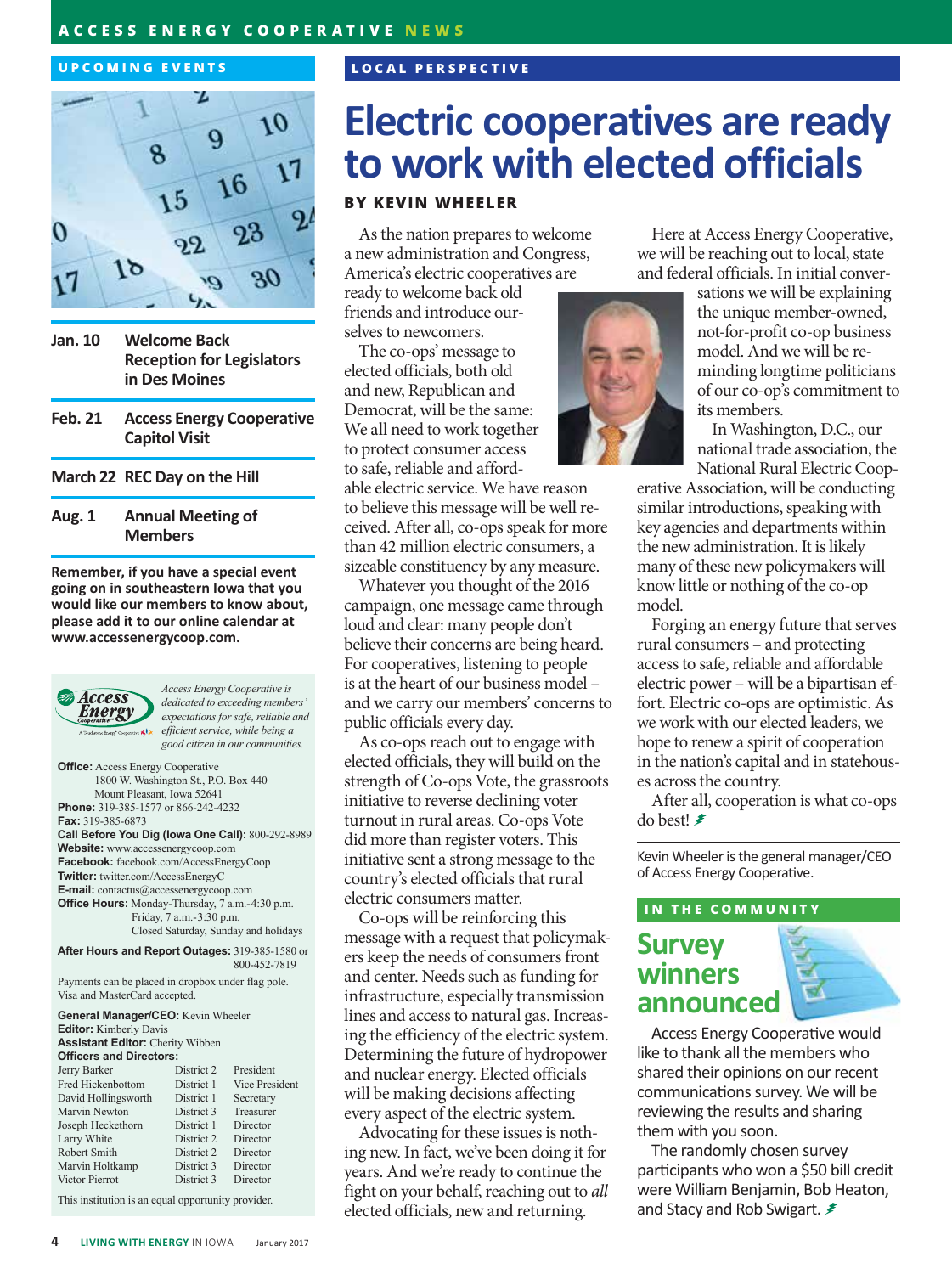## **Here are the deadlines for youth programs and photo contest**

Check our website at www.accessenergycoop.com for details on contest rules and deadlines for programs at Access Energy Cooperative:



**Youth Tour**  Application deadline Feb. 24, 2017

### **LEGISLATIVE UPDATE**



**Scholarships**  Application deadline March 15, 2017



**Photo Contest** Deadline March 31, 2017



**Attending the legislative meeting were** *(from left):* **Sen.-elect David Kerr, Sen. Rich Taylor, Rep. Jerry Kearns, Rep. Curt Hanson, Sen. Kevin Kinney, Rep. Dave Heaton, and Access Energy Cooperative board members Robert Smith and Larry White.**

The Access Energy Cooperative board and staff would like to thank our legislator-elect and legislators for attending our annual fall legislative meeting. This session is an excellent opportunity for us to meet and discuss the upcoming session and issues of concerns to the members of Access Energy Cooperative and the energy industry. *₹* 

### **EDITOR'S CHOICE CONTEST**

### **Win an early-warning emergency radio***!*

Your list of things to keep handy in case the power goes out should include a flashlight with fresh batteries, an AM/FM portable radio and a fully charged backup battery for your mobile phone or tablet. The Midland ER310 emergency radio incorporates all of these things – plus weather alerts, an SOS beacon and an electronic, ultrasonic whistle rescue dogs can hear.

Suggested retail is about \$70; go to



www.midlandusa.com for more details. Enter the contest by Jan. 31, 2017, at the all-new *Living with Energy in Iowa* website: www.livingwithenergyiniowa.com. €

### **LEGAL ISSUES**

### **Statement of Nondiscrimination**

Access Energy Cooperative is the recipient of federal financial assistance from the Rural Utilities Service, an agency of the U.S. Department of Agriculture, and is subject to the provisions of Title VI of the Civil Rights Act of 1964, as amended, Section 504 of the Rehabilitation Act of 1973, as amended, the Age Discrimination Act of 1975, as amended, and the rules and regulations of the U.S. Department of Agriculture which provide that no person in the United States on the basis of race, color, national origin, sex, religion, age or disability shall be excluded from participation in, admission or access to, denied the benefits of, or otherwise be subjected to discrimination under any of this organization's programs or activities.

If you wish to file a Civil Rights program complaint of discrimination, complete the USDA Program Discrimination Complaint Form, found online at http://www.ascr.usda.gov/ complaint\_filing\_cust.html, or at any USDA office, or call 866-632- 9992 to request the form. You may also write a letter containing all of the information requested in the form. Send your completed complaint form or letter to us by mail at U.S. Department of Agriculture, Director, Office of Adjudication, 1400 Independence Avenue, S.W., Washington, D.C. 20250-9410, by fax to 202-690- 7442 or by e-mail at program. intake@usda.gov. This is an equal opportunity provider and employer. *₹* 

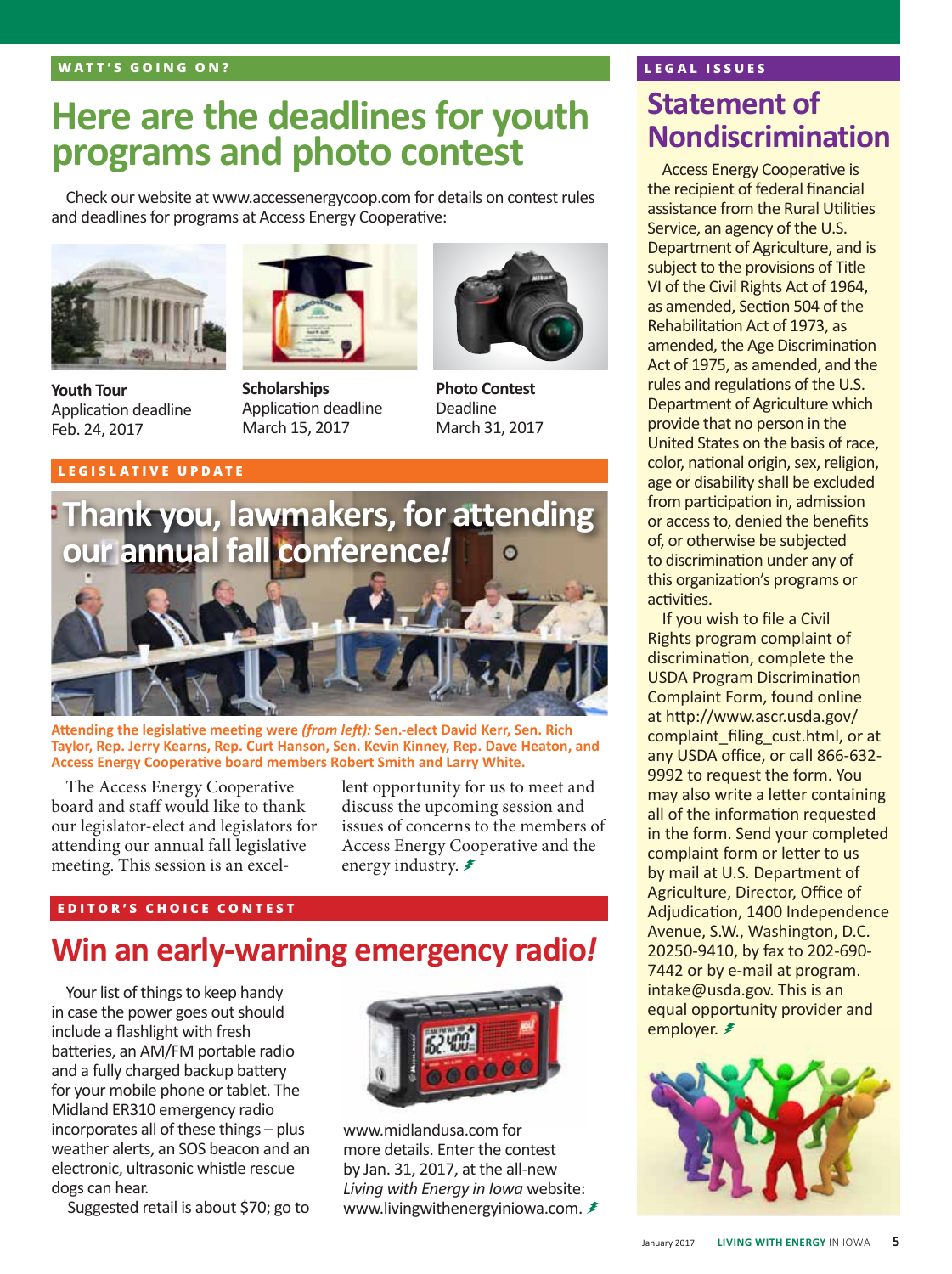### **ECONOMIC DEVELOPMENT**

# **Iowa Fertilizer Company honored with Iowa Venture Award: Outstanding Business of the Year**

On behalf of Iowa's rural electric cooperatives, The Iowa Area Development Group (IADG), last month recognized seven distinguished Iowa companies with an Iowa Venture Award at a luncheon held in conjunction with the Iowa Association of Electric Cooperatives' annual meeting at the Sheraton West Des Moines.

Nominated by Access Energy Cooperative, Iowa Fertilizer in rural Lee County near Wever received the 2016 **Outstanding Business of the Year** Iowa Venture Award. The company is historic in many ways, including being the state's largest single-site construction project, spanning 500 acres, and having a capital investment of \$2 billion. This is the first greenfield nitrogen fertilizer facility constructed in the United States in 30 years, and the plant is expected to deliver 1.5 to 2 million metric tons of fertilizer products annually to farmers in Iowa and the Midwest. During construction, 3,000 workers were employed, and the project created more than 700 ancillary jobs in the area. More than 200 permanent employees will work at the facility, creating a lasting, positive impact on the region.

"The Iowa Venture Awards luncheon provides a forum to celebrate the courage, contribution, innovation, responsibility and vision of Iowa entrepreneurs," said IADG president Rand Fisher. "IADG, on behalf of our



**Pictured at the 2016 Iowa Venture awards are** *(from left):* **Rand Fisher, IADG; Kim Davis, Access Energy Cooperative; Larry and Shelia Holley, Iowa Fertilizer Company; Bill Northey, Iowa Secretary of Agriculture; and Marvin Newton and Kevin Wheeler, Access Energy Cooperative.**

sponsors, is proud to recognize these seven outstanding companies for their contribution to their community, region and state."

The six additional businesses recognized with an Iowa Venture Award for their significant contributions in diversifying and strengthening Iowa's economy were Bratney Companies of Marshalltown; Christensen Farms & Feedlots, Inc., in Payton; Concrete Machinery Inc. of Iowa in Paton; Great Lakes Communication Corp. of Spencer; Maassen Dairy Farms of Maurice; and Mogler Farms/Pig Hill West of Alvord. Iowa Secretary of Agriculture and Land Stewardship Bill Northey assisted in presenting the awards and honoring the Iowa companies and their leaders.

### **HOW YOUR CO-OP WORKS**

# **Who is up for election?**

Your Board of Directors is elected by and from the membership of Access Energy Cooperative. Three seats are up for election, one in each of the three districts. Each board member is elected to a term of 3 years. Terms that will

**David Hollingsworth**

**Jerry Barker**

**Marvin Holtkamp**

expire with the 2017 annual meeting to be held Tuesday, Aug. 1, 2017, are:

- District 1 David Hollingsworth
- **District 2** –
- Jerry Barker ■ District 3 – Marvin Holtkamp

In order to serve on the Access Energy Cooperative Board of Directors, you must be a member of the cooperative and a bona fide resident of a premise served by the cooperative.

The board will be appointing a Nominating Committee

that will select candidates to run for the expiring terms. Anyone interested in running for a seat on the board may contact a member of the Nominating Committee; the list will be posted in our office, on our website at www.accessenergycoop.com and in this magazine – or you can call our office at 866-242-4232. <del>≢</del>

### **IN THE NEWS**

### **Employees honored at statewide electric co-op event**

Jim Mills and Chuck Rila were recognized at the 2016 Annual Meeting of the Iowa Association of Electric Cooperatives last month for their 25 years of service to Access Energy Cooperative. Shown during the presentation are *(from left)* Chuck Soderberg, IAEC executive vice president and general manager; Mills; Rila; and Steve Seidl, IAEC board president. **≢**